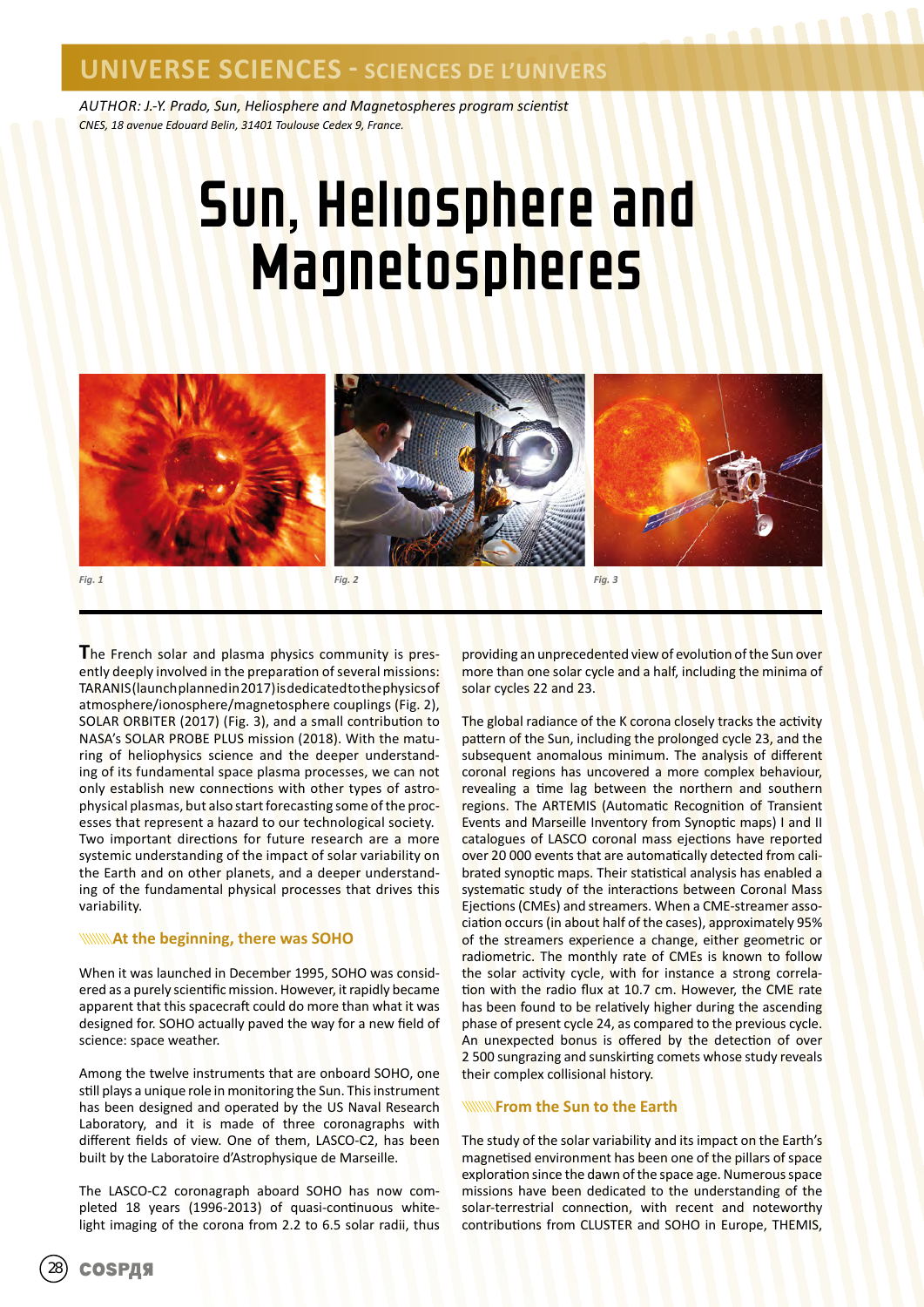



the VAN ALLEN probes and SOLAR DYNAMICS OBSERVA-TORY in the USA, and also GEOTAIL and HINODE in Japan. These missions were mostly addressing on one end of the connection, i.e. either the Sun or geospace. The launch of the NASA STEREO mission in 2006, with significant hardware contributions from Europe (e.g., heliospheric imagers, radio wave, electron and ion instruments), provided a significant step forward by opening up access to new vantage points from which both the Sun and the Earth could be observed from afar. The twin STEREO spacecraft were indeed launched on orbits similar to the terrestrial one, but just slightly off so that one spacecraft would drift ahead of the Earth and the other one trail it. In doing so, the spacecraft could drift apart and attain locations outside of the Sun-Earth line. STEREO's imagers had been designed specifically to track solar disturbances all the way from the Sun to the Earth. Observations from STEREO not only allowed for stereoscopic imaging of solar disturbances, but also provided multipoint *in situ* measurements of heliospheric perturbations one astronomical unit away from the Sun. In combining these observations with in situ measurements made by other spacecraft in the vicinity of the Earth, STEREO became the first mission to monitor the complete chain of processes from the Sun to the Earth, including propagation characteristics and the impact on geomagnetic activity. Two notable results are described, which focus on the tracking of coronal mass ejections as they propagate earthwards, and on their interaction with the ambient solar wind through magnetic reconnection processes.

#### **Reconnection and turbulence**

Shocks and turbulence are two major ingredients of astrophysical plasmas and are strongly interrelated. The microphysics of these plasmas, i.e. the physics at kinetic scales, is of key importance for understanding fundamental processes such as collisionless reconnection, energy dissipation, plasma transport and particle acceleration. Many aspects of the microphysics, however, are still poorly understood because their experimental study requires direct measurements of particle distribution functions, and electromagnetic field observations at high temporal resolution and down to the smallest spatial scales. At present, the best laboratory for addressing the microphysics of space plasmas is the near-Earth space, and foremost among the *in situ* diagnostics are the four CLUSTER



spacecraft, allowing for disentangling spatial and temporal variations. Recent CLUSTER observations have revealed the turbulent cascade of electromagnetic energy down to electron scales, providing new constraints on possible dissipation mechanisms. Observations in reconnection regions, and at small scales, have shown how protons are accelerated to form reconnection jets. At higher energies, CLUSTER has provided the first evidence for very energetic electrons to be accelerated when reconnection is unsteady. CLUSTER observations have also greatly contributed to our understanding of the relationship between reconnection and turbulence/ waves: the four spacecraft have provided the first direct evidence of reconnection in turbulent plasmas, and moreover allowed detailed observations of the different wave modes that are participating in this reconnection, e.g., by showing how ion-scale structures interact with electron-scale whistler waves during magnetospheric substorms. These results are highly relevant for understanding how these fundamental processes operate in other types of astrophysical plasmas, such as the solar corona or in astrophysical jets, where *in situ* measurements are not available. Future missions such as MMS (2015) and SOLAR ORBITER (2017) will further increase our understanding of reconnection and turbulence through measurements with improved resolution, and by visiting unexplored regions of the solar system, such as the near-Sun corona.

#### *[Fig. 1]*

*An artistic look at a coronal mass ejection launched towards Earth. © SOHO (ESA/NASA)/S.Hill*

#### *[Fig. 2]*

*Tests on the TARANIS satellite. © CNES/JALBY Pierre, 2013*

#### *[Fig. 3]*

*ESA's next generation Sun explorer SOLAR ORBITER. © ESA/AOES*

#### *[Fig. 4a and 4b]*

*Comet ISON seen by the LASCO-C2 coronagraph before (Fig. 4a) and after (Fig. 4b) it passed closest to the Sun, in November 2013. © ESA/NASA*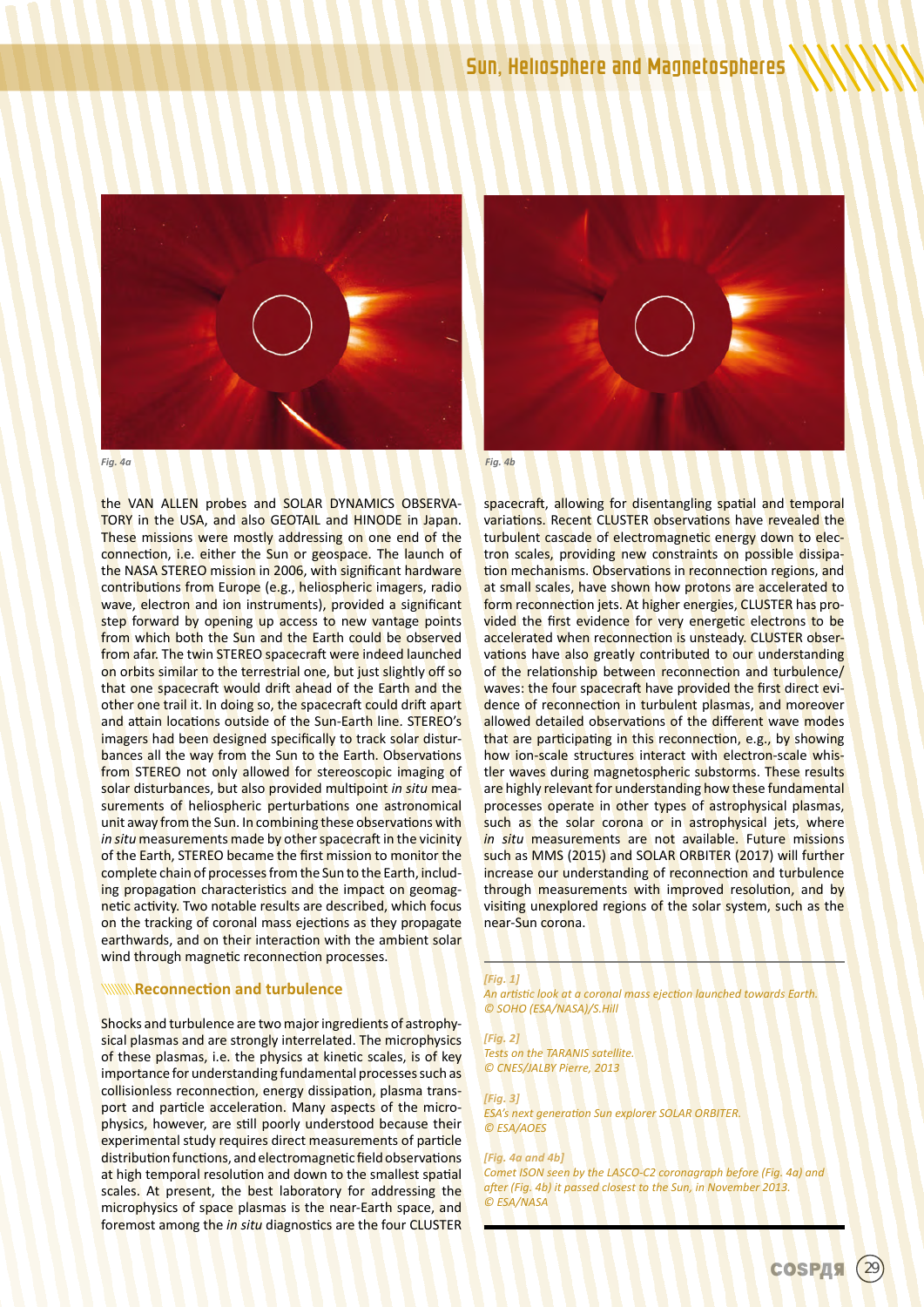*(1) LAM, UMR 7326, 38 rue Frédéric Joliot-Curie, 13388 Marseille Cedex 13, France.*

### Sun, Heliosphere and Magnetospheres

*Eighteen years of white-light imaging of the solar corona with the LASCO-C2 coronagraph*

Dix-huit années d'imagerie en lumière blanche de la couronne solaire avec le coronographe Lasco-C2

**Abstract:** The LASCO-C2 coronagraph aboard SOHO has now completed 18 years (1996-2013) of quasi-continuous white-light imaging of the corona, thus allowing an unprecedented view of its evolution over more than a solar cycle and a half. The global radiance of the K corona and the monthly rate of coronal mass ejections (CMEs) follow very well the activity pattern of the Sun but distinct behaviors are observed in different regions. An unexpected bonus is offered by the detection of over 2 500 sungrazing and sunskirting comets.

The solar corona, the ionized gas comprising both protons and electrons forming the solar atmosphere, was first revealed and observed during total eclipses. The study of this socalled white-light corona resulting from Thomson-scattered sunlight from the free electrons in the coronal plasma led to the basic understanding of its physical properties. As observations accumulated, it became clear that it was closely associated to the magnetic activity of the Sun through its eleven-year cycle. The first spacecraft externally-occulted coronagraph OSO-7 followed by Skylab, P78-1 (Solwind) and SMM, revealed the existence of the coronal mass ejections (CMEs) and monitored the coronal activity during many years. The LASCO-C2 coronagraph built by the Laboratoire d'Astrophysique de Marseille and carried aboard the SOHO solar observatory launched in late 1995 has opened a new era in quantitative analysis of the white-light corona thanks to its superior sensitivity, excellent photometric performances and record longevity. LASCO-C2 has now completed 18 years (1996-2013) of quasi-continuous imaging of the corona from 2.2 to 6.5 solar radii, thus allowing an unprecedented view of its evolution over a period of time exceeding a solar cycle and a half.

The analysis of properly processed and calibrated LASCO-C2 images yields both quantitative results (radiance, polarized radiance and electron density) and spatially resolved information in regions inaccessible to *in situ* measurements (e.g., polar regions) giving a unique and broad insight on how the corona reacts to solar activity (Fig. 1). The global radiance of the K corona follows very well the activity pattern of the Sun as quantified by two standard indices, the sunspot number and the radio flux at 10.7 cm. It fully reflects the anomalously

**Résumé :** Le coronographe Lasco-C2 à bord de SOHO a maintenant observé de façon quasi-continue la couronne solaire pendant 18 ans (1996-2013) offrant une vue sans précédent de son évolution sur plus d'un cycle solaire et demi. La radiance globale de la couronne K et le taux mensuel d'éjections coronales de masse (CMEs) reproduisent le cycle d'activité du soleil avec cependant des variations selon les régions de la couronne. Un bonus inattendu est offert par la détection de plus de 2 500 comètes rasantes.

long cycle 23 estimated to 12 years and 3 months and the following deep minimum found to be 24% fainter than the previous one [1]. However, the two hemispheres experienced different reductions and this asymmetry supports the current view that solar maximum conditions have been reached in the northern region whereas the southern region is lagging with the rise of activity still on-going. The equatorial sector suffered a severe reduction of 44% in remarkable agreement with the *in situ* measurements of the proton density performed at 1 AU by WIND and ACE. The global radiance of the K corona exhibits quasi-periodic oscillations during the maximum phase of cycle 23 which are also seen in the temporal variation of the total solar irradiance and are part of several modes affecting the magnetic activity of the Sun. The increased coronal radiance during the maximum of a cycle is best explained by the increasing warping of the current sheet and by the emergence of high altitude "polar" streamers as well as pseudo streamers.

The ARTEMIS (Automatic Recognition of Transient Events and Marseille Inventory from Synoptic maps) I [2] and II [3] catalogs of LASCO coronal mass ejections rely on an original method of automated detection of these events on synoptic maps of the K corona built from the LASCO-C2 calibrated images. The catalogs list over 20 000 events and report their time of appearance, geometric parameters, and average velocity; ARTEMIS II further reports their mass and kinetic energy. These catalogs have allowed a first, global statistical study of the interaction between CMEs and streamers [4]. It has been found that about half of the global population of CMEs is not associated with streamers, whereas 93% of the 10% brightest CMEs are associated. A complete statistical analysis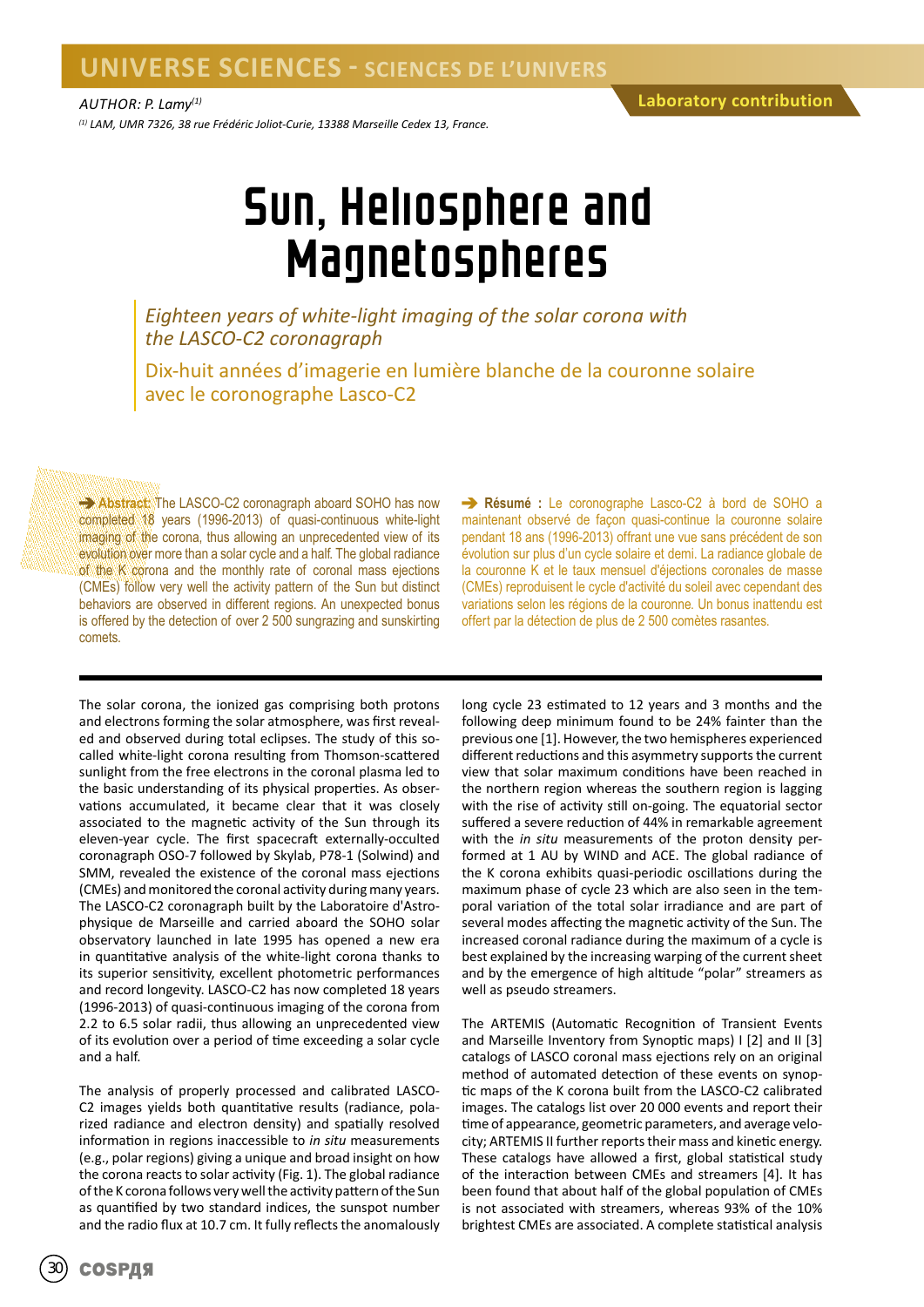

of the properties of CMEs over 18 years is underway but it is already obvious that their monthly rate follows very well the solar activity cycle (Fig. 2). Note the quasi perfect correlation all over solar cycle 23 and also a tendency of a relative higher rate of CMEs during the ascending phase of cycle 24.

An unexpected bonus of the LASCO observations is the detection of over 2 500 comets as of today, an outstanding record for an instrument! The Kreutz sungrazing family, characterized by perihelion distances of two solar radii, represents about 90% of these discoveries and has long been considered unique. A new class of sunskirting comets has been discovered [5] organized in different groups: Meyer, Marsden, Kracht and sporadic. They all approach the Sun to 6-12 solar radii and contrary to the Kreutz family, many survive their perihelion passage. Two of them are definitively periodic with periods of 4 and 5.5 years. The sungrazing and sunskirting comets are all fragments of more massive parent comets that disrupted a long time ago, although cascade sub-fragmentation is still going on. The cumulative distribution functions of the peak brightness (used as the proxy to the size of the nucleus) allow tracking their fragmentation history and it has been established that, for instance, the Meyer group is more evolved than the other groups.



#### *[Fig. 1]*

*Three images of the K corona obtained with the LASCO-C2 coronagraph on June 16, 1997 during the minimum of solar cycle 22 (left panel), on January 1, 2000 during the maximum of cycle 23 (central panel) and on December 21, 2008 during the minimum of solar cycle 23 (right panel). © From [1]*

#### *[Fig. 2]*

*Monthly rates of coronal mass ejections reported by the ARTEMIS-II catalog and the F10.7 radio flux. © From [1]*

#### **REFERENCES**

[1] Lamy, P., Barlyaeva, T., Llebaria, A., Floyd O. (2014), Comparing the solar minima of cycles 22/23 and 23/24: The view from LASCO white light coronal images, *J. Geophys. Res. Space Physics*, **119**, doi:10.1002/2013JA019468.

[2] Boursier, Y., Lamy, P., Llebaria, A., Goudail, F., Robelus, S. (2009), The ARTEMIS Catalog of LASCO Coronal Mass Ejections Automatic Recognition of Transient Events and Marseille Inventory from Synoptic maps, *Solar Phys.*, **257**, 125-147.

[3] Floyd, O., Lamy, P., Boursier, Y., Llebaria, A. (2013), ARTEMIS II: a Second-Generation Catalog of LASCO Coronal Mass Ejections Including Mass and Kinetic Energy, *Solar Phys.*, DOI 10.1007/ s11207-013-0281-0.

[4] Floyd, O., Lamy, P., Llebaria, A. (2013), The Interaction between Coronal Mass Ejections and Streamers: a Statistical View over 15 Years 1996–2010, *Sol. Phys.*, DOI 10.1007/s11207-013-0379-4.

[5] Lamy, P., Faury, G., Llebaria, A., Knight, M., A'Hearn, M., Battams, K. (2013), Sunskirting comets discovered with the LASCO coronagraphs over the decade 1996–2008, *Icarus*, **226**, 1350–1398.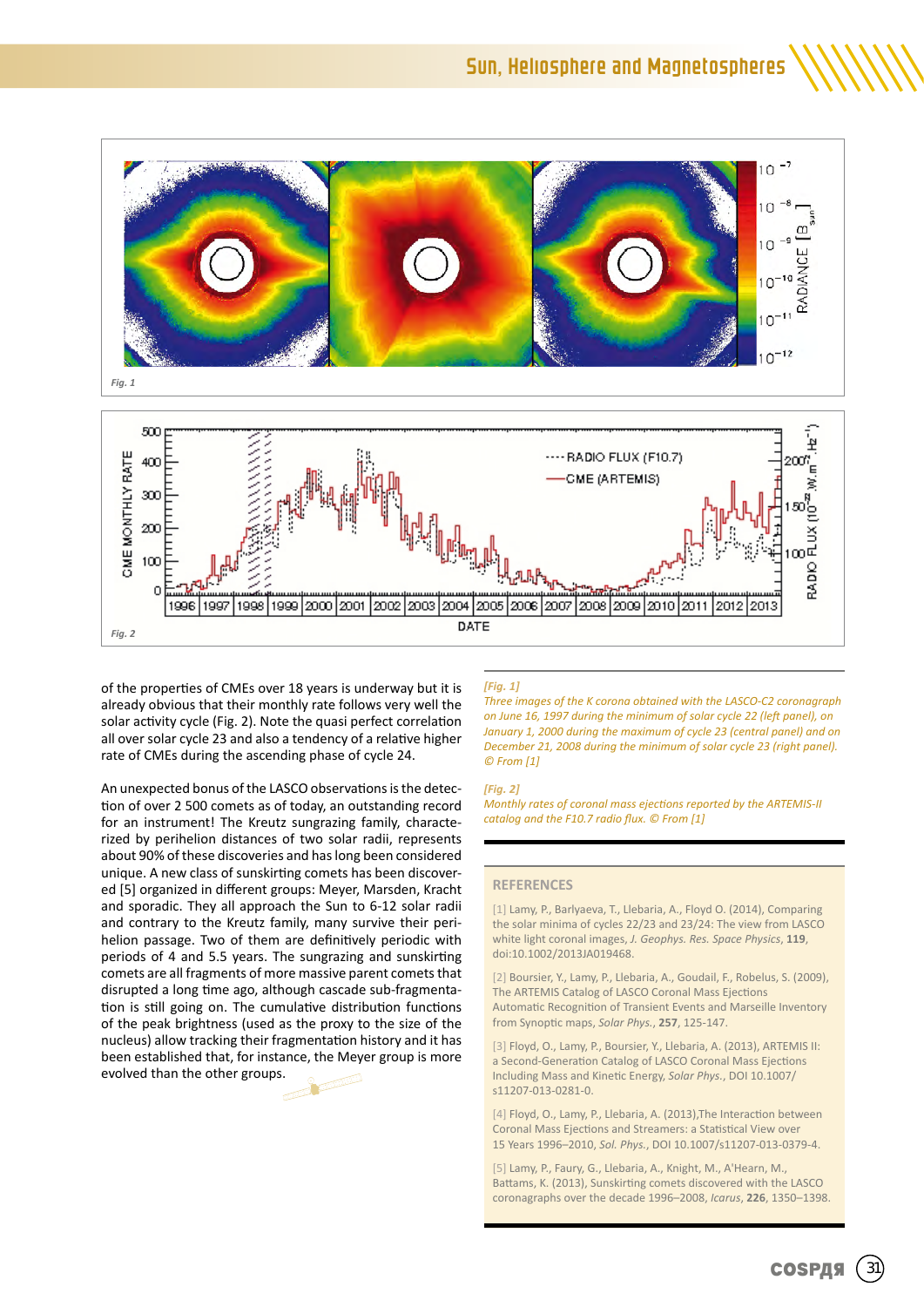*AUTHORS: B. Lavraud(1), A. P. Rouillard(1), A. Ruffenach(1), J.-A. Sauvaud(1) (1) IRAP, UMR 5277, 9 avenue du Colonel Roche, 31028 Toulouse Cedex 4, France.*

### Sun, Heliosphere and Magnetospheres

*Multi-satellite observation and tracking of CMEs from the Sun to the Earth* Observations multi-satellites et suivi des CMEs du Soleil à la Terre

**Abstract:** Solar influence on the near-Earth environment has gained considerable interest in the last decades. This has come from the recognition that solar disturbances can strongly affect human activities. The STEREO mission was launched to augment our understanding of the fundamental processes that control these phenomena, as well as our ability to predict them. We present two important results that pertain to the interplanetary propagation of coronal mass ejections.

**Résumé :** L'influence solaire sur l'environnement terrestre fait l'objet d'un intérêt croissant ces dernières décennies. Ceci résulte d'une meilleure appréciation de l'impact des perturbations solaires sur les activités humaines. La mission STEREO a été lancée afin d'approfondir notre compréhension des processus fondamentaux contrôlant ces phénomènes, ainsi que notre capacité à les prévoir. Deux résultats importants, portant sur la propagation d'éjections de masse coronales, sont présentés.

The Solar Terrestrial Relations Observatory (STEREO) NASA mission, launched in 2006, consists of two spacecraft that slowly drift ahead (ST-A) and behind (ST-B) the Earth on similar orbits around the Sun [1]. STEREO is the first mission to provide a complete set of both *in situ* and imaging instruments to study solar phenomena from two vantage points outside of the Sun-Earth line, as shown in the upper-right part of Fig. 1.

The STEREO Heliospheric Imagers (HI) can image directly the light scattered by solar disturbances propagating from the Sun to one AU, and even beyond. Each spacecraft also comprises a set of *in situ* plasma instruments, including the In-situ Measurements of Particles And CME Transients (IMPACT) suite. This suite comprises the Solar Wind Electron Analyzers (SWEA) that were designed and built at IRAP. These are dedicated to the *in situ* multipoint measurement of the interplanetary counterpart of solar disturbances such as coronal mass ejections (CME).

Using combined data from these imaging and *in situ* instruments, it has been possible to track solar disturbances all the way from the Sun to the Earth for the first time [2]. We show in Fig. 1 an example of a CME that was tracked in ST-B HI images in November 2007. As can be seen the fields-of-view (FOV) of STEREO are most appropriate to track disturbances all the way from Sun to Earth. At the time of Fig. 1, the disturbance had already propagated a significant distance and was just about to hit the Earth (e.g., ACE spacecraft) and the ST-A spacecraft. In ST-B images the CME is visible as the two black and white bands marking the locations of the leading and trailing edges of the CME that are impacting the Earth.

In the lower panels of Fig. 1, the *in situ* measurements near Earth show that the solar disturbance indeed impacted the Earth at the time observed by HI. The times of passage of the leading and rear black/white bands correspond, respectively, to the shocked plasma located ahead of the propagating CME and to its sunward edge [2]. Such unprecedented capability to track solar disturbances all the way from the Sun to the Earth allows space physicists to perform both fundamental science studies (e.g., propagation and *in situ* interaction of disturbances) and real-time monitoring of space weather near Earth's environment.

Detailed analysis of the STEREO *in situ* multipoint observations for this event further permitted the unambiguous demonstration of the occurrence of a fundamental process that at times can significantly alter the CME structure during its propagation: the erosion of magnetic flux by magnetic reconnection [3]. CMEs are magnetic structures that are typically characterized by a flux-rope topology, i.e. helical magnetic lines of force as illustrated in Fig. 2a. Thanks to this unprecedented multipoint, high-quality dataset, a careful determination of the CME axis orientation could be obtained. On this basis, the amount of magnetic flux erosion that occurred during propagation to Earth could be carefully quantified by analyzing the azimuthal magnetic flux imbalance during the multi-spacecraft sampling of the CME. The magnetic reconnection process that occurred at the front boundary of the CME is illustrated in Fig. 2b, where inferred changes in magnetic connectivity are displayed (by comparison to Fig. 2a). Consistent with this process, clear magnetic reconnection signatures were observed locally at the front boundary of the CME, as expected (not shown, cf. [3]). The occurrence of this process was also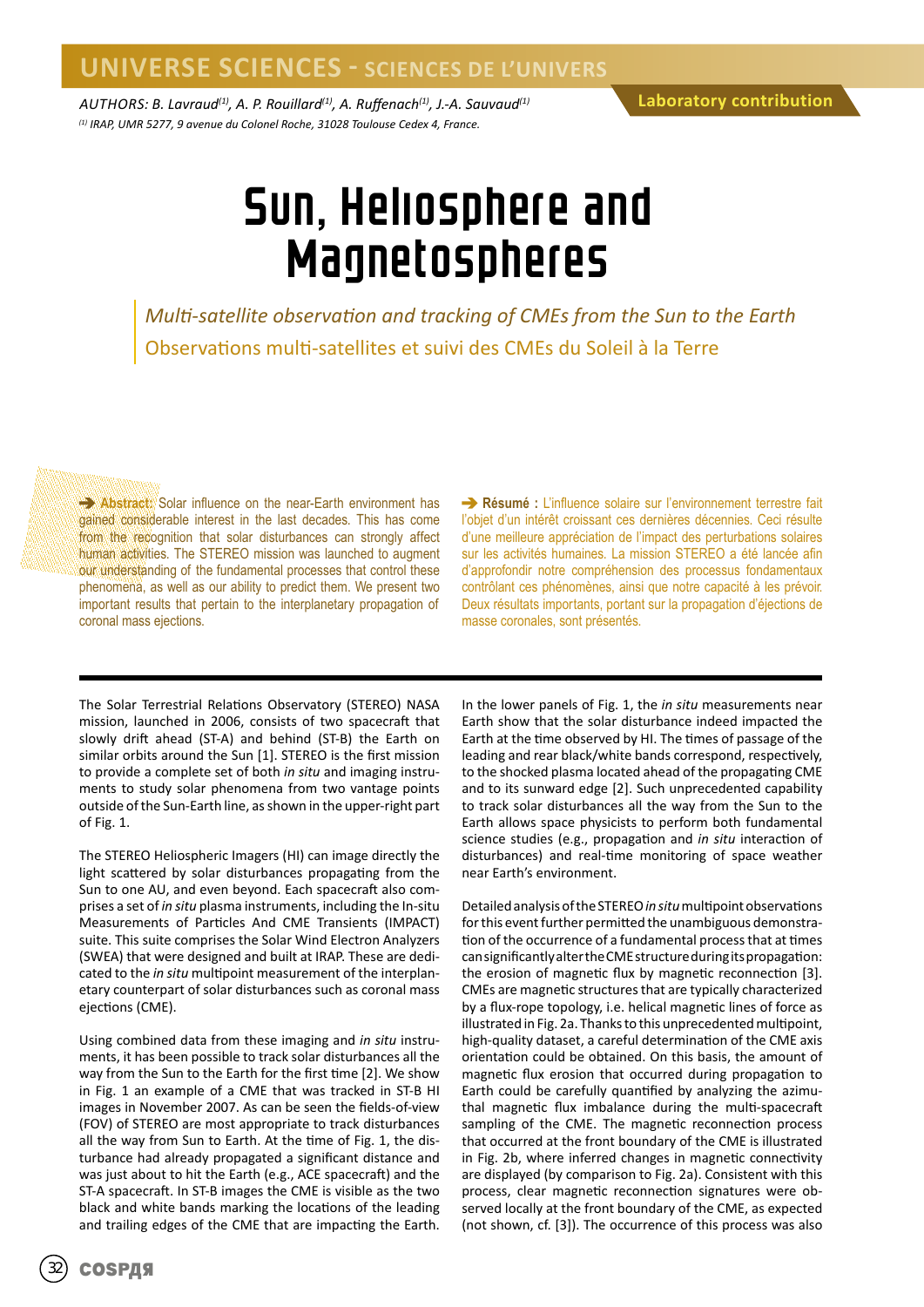

confirmed from suprathermal electron measurements within the CME. Such electrons travel very fast along magnetic field lines, and therefore signal the large-scale magnetic topology of both the CME and its surroundings. Changes in suprathermal electron properties were observed in the trailing part of the CME. This observation was interpreted as the result of the magnetic reconnection process occurring at the front of the CME. This is because the front part of a CME is magnetically connected to its trailing edge, where changes in electrons properties were found, owing to the helical nature of its magnetic field. A statistical analysis over the whole space era is underway to further quantify the importance of this process.

Finally, since this erosion mechanism can lead to the removal of part of the southward oriented magnetic field at the front of CMEs, the potential impact of this mechanism on the geoeffectiveness (i.e. the ability to drive geomagnetic storms) of CMEs was studied in [4]. It was shown to be very significant for amounts of magnetic flux erosion on the order of those inferred from the case studies [3-4]. The radial evolution of the magnetic erosion process in the inner heliosphere was also estimated based on simple theoretical models. This study concluded that most of the erosion is expected to occur within Mercury's orbit, paving the way for important contributions to this topic by the future ESA SOLAR ORBITER and NASA SOLAR PROBE PLUS missions, which will provide unprecedented high-quality measurements in the innermost parts of the Solar System.



#### *[Fig. 1]*

*(Upper-right) ST-A and B locations with respect to Sun and Earth. The FOV of the two HI instruments are illustrated. (Upper left) HI image from ST-B at the time the disturbance hits the Earth. (Lower part) in situ observations near Earth showing density, magnetic field vector magnitude, azimuth and latitude, and ion speed. © Adapted from [2].*

#### *[Fig. 2]*

*(a) Magnetic topology before reconnection at CME front. (b) Changes in connectivity produced by reconnection. Blue lines are closed, with counterstreaming electrons. Green and red lines respectively correspond to open field lines with anti-parallel and parallel unidirectional electrons. Arrows show magnetic field orientation. © Adapted from [3].*

#### **REFERENCES**

[1] Kaiser, M. L., *et al.* (2008), The STEREO mission: an introduction, *Space Sci. Rev.*, **136(1–4)**, 5–16.

[2] Rouillard, A. P., *et al.* (2010), White light and *in situ* comparison of a forming merged interaction region, *Astrophys. J.*, **719(2)**, 1385–1392.

[3] Ruffenach, A., *et al.* (2012), Multispacecraft observation of magnetic cloud erosion by magnetic reconnection during propagation, *J. Geophys. Res.*, **117**, A09101.

[4] Lavraud, B., *et al.* (2014), Geo-effectiveness and radial dependence of magnetic cloud erosion by magnetic reconnection, *J. Geophys. Res.*, **119**, in press.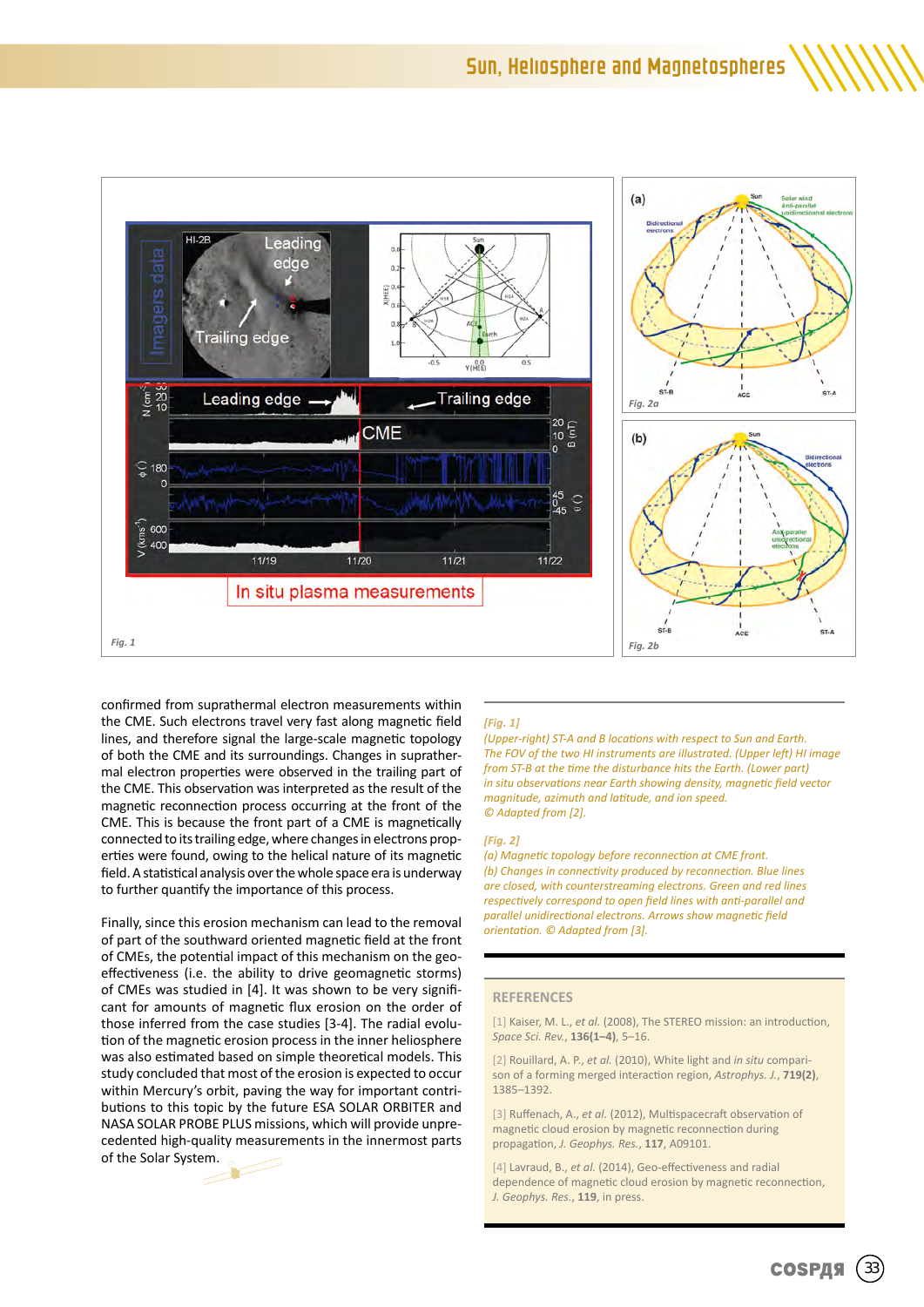*AUTHORS: A. Retinò(1), F. Sahraoui(1), O. Alexandrova(2), O. Le Contel(1), T. Chust(1), M. Berthomier(1)*

*(1) LPP, UMR 7648, Route de Saclay, 91128 Palaiseau Cedex, France. (2) LESIA, UMR 8109, 5 place Jules Janssen, 92195 Meudon, France.*

## Sun, Heliosphere and Magnetospheres

*Magnetic reconnection and turbulence in near-Earth space plasmas* Reconnexion magnétique et turbulence dans les plasmas spatiaux autour de la Terre

**Abstract:** The microphysics of reconnection and turbulence is a topic of key importance yet it is not fully understood. Recent CLUSTER observations in near-Earth space allowed determining the turbulent cascade down to electron scales, suggesting possible dissipation mechanisms. Observations showed how reconnection jets are formed and very energetic electrons are accelerated. CLUSTER also provided evidence of reconnection in turbulent plasma and measurements of wave modes at different scales during sub-storms.

**Résumé :** La microphysique de la reconnexion et de la turbulence sont des sujets clés mal compris. Des observations faites par Cluster ont déterminé la cascade turbulente jusqu'aux échelles électroniques, suggérant les mécanismes de dissipation. D'autres observations ont expliqué la formation des jets de reconnexion et l'accélération des électrons très énergétiques. Cluster a fourni la preuve de la reconnexion turbulente ainsi que des mesures des ondes à différentes échelles lors des sous-orages.

The majority of visible matter in space is plasma. Plasma is ubiquitous in galaxies, in stars and within planetary systems. Important phenomena such as the acceleration of cosmic rays, stellar flares and planetary sub-storms are due to fundamental processes occurring in plasmas such as energy dissipation, plasma transport and particle acceleration.

Reconnection and turbulence are two key ingredients of such processes. Turbulent cascade allows the transfer of energy from very large scales, where energy is injected, to the smallest kinetic scales, where energy is eventually dissipated. Reconnection is a major mechanism to dissipate energy into particle heating and acceleration. The experimental investigation of reconnection and turbulence requires measurements of particles and fields *in situ*. At present, the best laboratory to study such processes is the Solar System where *in situ* measurements are available onboard spacecraft. In particular, recent multi-points observations from ESA/CLUSTER spacecraft [1] in the near-Earth space (solar wind, magnetosphere) revealed new physics of reconnection and turbulence down to the smallest scales.

Turbulence has been studied for decades in different regions of near-Earth space. The near-Earth solar wind, in particular, is a privileged laboratory and provides key information about turbulence in the near-Sun corona, where direct measurements are not yet available. While the properties at largescales (the so-called MHD turbulence) were studied much in the past, key aspects of turbulence at kinetic scales (i.e. scales comparable to particle gyro-radii and below) were revealed only recently mostly thanks to CLUSTER measurements. One very important example is how energy is

transferred and dissipated at kinetic scales, where particles are heated and accelerated. Observations from the STAFF magnetometer onboard CLUSTER allowed determining the behavior of energy cascade down to electron scales [2-3-4-5] (Fig. 1, left panel). Furthermore, the detailed analysis of STAFF data allowed to identify different wave modes in the turbulence (kinetic Alfven waves, whistler waves) [3] (Fig. 1, right panel) and to discuss dissipation mechanisms, such as Landau damping and gyro-resonance.

Magnetic reconnection has also been studied much in the near-Earth space [6]. Yet, its microphysics (i.e. the physics at kinetic scales where reconnection is initiated) could be studied in detail only recently mostly through CLUSTER multi-point measurements. One important example is to understand how particles are heated and accelerated in the very small-scale regions where reconnection occurs. Measurements in the magnetotail [7], combined with numerical simulations, allowed understanding how reconnection jets are formed. At higher energies, CLUSTER revealed that the production of energetic electrons occurs when reconnection is unsteady [8] (Fig. 2). These results highlighted basic properties of reconnection but are also important to understand reconnection in other astrophysical plasmas such as the solar corona or astrophysical jets, for which *in situ* measurements are not available.

Both being ubiquitous in astrophysical plasmas, reconnection and turbulence are strongly interrelated. Reconnection is efficient to dissipate turbulent energy while, in turns, turbulence strongly affects the conditions under which reconnection occurs. Despite this connection, however, the relationship